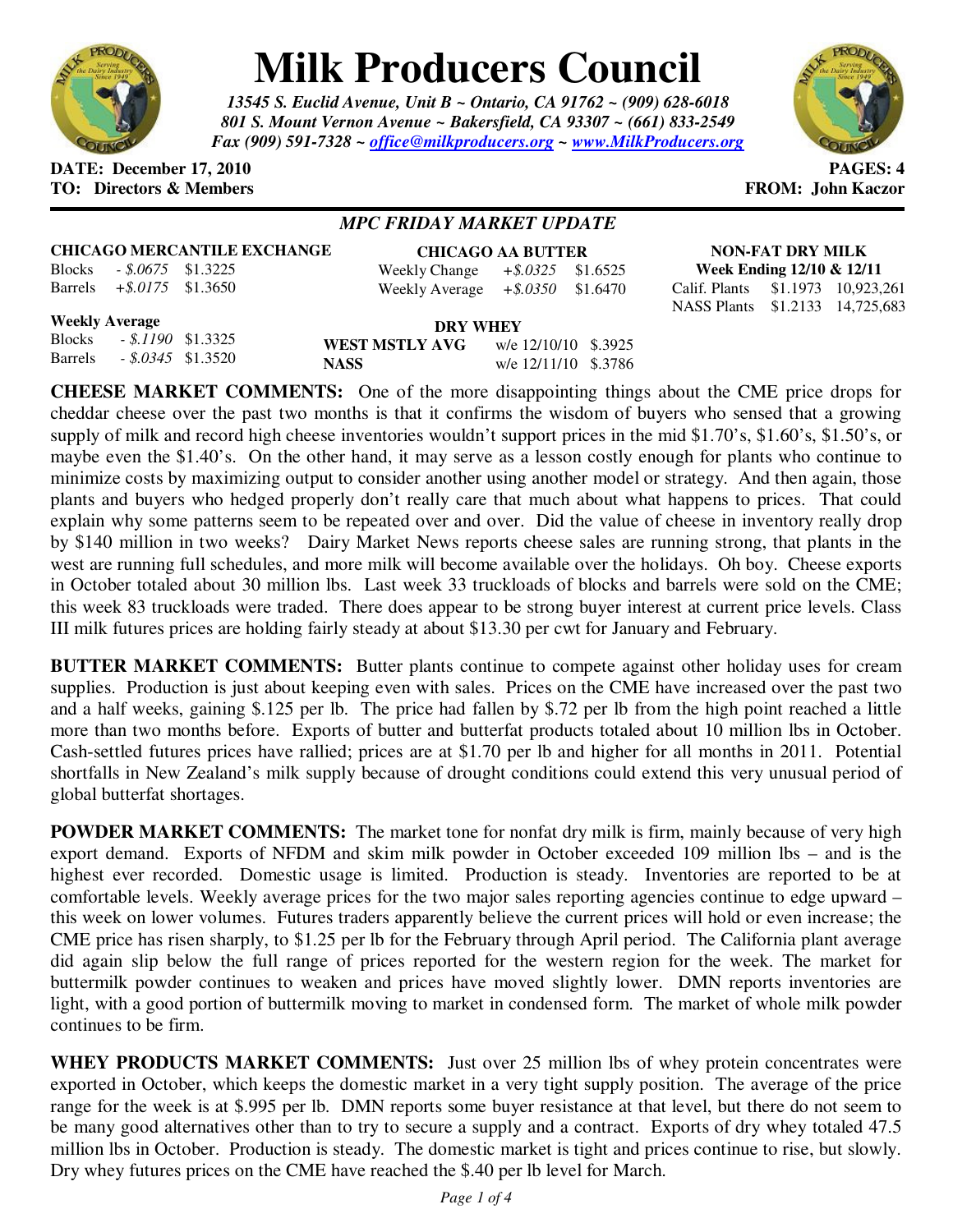## **FRED DOUMA'S PRICE PROJECTIONS…**

**Dec 17 Est: Quota cwt. \$15.67 Overbase cwt. \$13.98 Cls. 4a cwt. \$14.94 Cls. 4b cwt. \$12.18 Last Week: Quota cwt. \$15.78 Overbase cwt. \$14.09 Cls. 4a cwt. \$14.88 Cls. 4b cwt. \$12.50**  \*\*\*

**CONGRESS EXTENDS ETHANOL TAX CREDIT AND TARIFF:** *(By Rob Vandenheuvel)* This week, Congress passed a tax bill that will extend the "ethanol blender's tax credit" at its current value (\$.45 per gallon) for one year. Much has been written in this newsletter over the past month about the proposed extension of this \$6 billion-per-year tax credit, and our efforts to end this fiscally irresponsible policy. Unfortunately, the ethanol lobby was successful in finding the right friends in the legislature, and attaching the measure to a bill that many in Washington, DC, saw as must-pass legislation.

The tax bill that was approved by Congress and signed by the President this week included a two-year extension of the "Bush-era" tax rates. This legislation has become a top priority for President Obama and many in Congress. That bill, known as the *"Tax Relief, Unemployment Insurance Reauthorization, and Job Creation Act of 2010,"* (should we call it the TRUIRJC Act for short?) is estimated to have an \$857 billion impact on revenues to the U.S. Treasury over the next ten years *(Congress measures a bill's impact over ten years, even though the majority of the provisions expire in two years)*. By attaching the roughly \$6 billion extension of the ethanol subsidies to a much larger tax bill that has support on both sides of the aisle, the issue of ethanol was largely in the background during debate. In fact, of the 17 Senators that recently signed a letter specifically opposing the extension of the ethanol subsidies, only **ONE** – Republican Senator Tom Coburn from Oklahoma – voted against the final bill.

However, with the ethanol provisions only extended for one year, it sets up 2011 for a more drawn out debate over these subsidies. The coalition opposing the extension of the blender's tax credit is a widely-diverse group of organizations, representing conservatives, liberals, livestock agricultural and environmental groups. Congress certainly noticed the rational arguments coming from this coalition, even though it was unable to stop the extension of the subsidies at this point in time. The next twelve months will undoubtedly be a time of education for our legislators and the general public on this important issue. This fight is not over.

**NOVEMBER'S MILK PRODUCTION SHOWS SIGNS OF SLOWING GROWTH:** *(By J. Kaczor)*  USDA's report on November milk production was released today. Compared to a year ago, there were 30,000 more cows, 38 more lbs of milk per cow, and 400 million more lbs of milk. The increase amounted to 2.65%. Compared to October, there was no change in number of cows, production per cow per day increased by 0.4 lbs, and total milk production per day increased by 3.8 million lbs. That's an increase of 0.7%. November marks the second month in a row where the monthly increase over the previous year was lower than the month before.

The overall result looks better than it has been, but November marks the fifth month out of the past six where the amount of milk produced was 400 million lbs or more greater than the year before. Because class 1 usage continues to be about 1.5% below a year earlier, it's virtually certain the additional milk produced, plus the amount not being consumed as beverage milk, will have to be converted into butter, powder, and cheese. Using standard conversion rates, U.S. plants will be producing some combination of 40 million more lbs of cheese or 17 million lbs of butter and 33 million lbs of powders. It could have been worse.

California's milk production increased by 4.5% over last November, with 15,000 fewer cows, and a whopping increase in production per cow of 95 lbs for the month. The total milk output was up by 140 million lbs. USDA says California producers added 2,000 cows in October and another 1,000 in November. The six western states closest to California were reported to be milking a total of 62,000 more cows than a year ago. California continues to be the only state in the western block still with fewer cows than at the same time last year.

**THE "HIGHER-OF" CALCULATION IN THE CLASS I PRICING FORMULA – VALUABLE FOR PRODUCERS:** *(By Rob Vandenheuvel)* Over the past six months, much has been written in this newsletter and other publications about the various aspects of the "Foundation for the Future" (FFTF) proposal, unveiled by the National Milk Producers Federation (NMPF) in June 2010. This package is a collection of numerous proposals including: (1) replacing the MILC and Dairy Price Support Program with a new "Margin Protection Program,"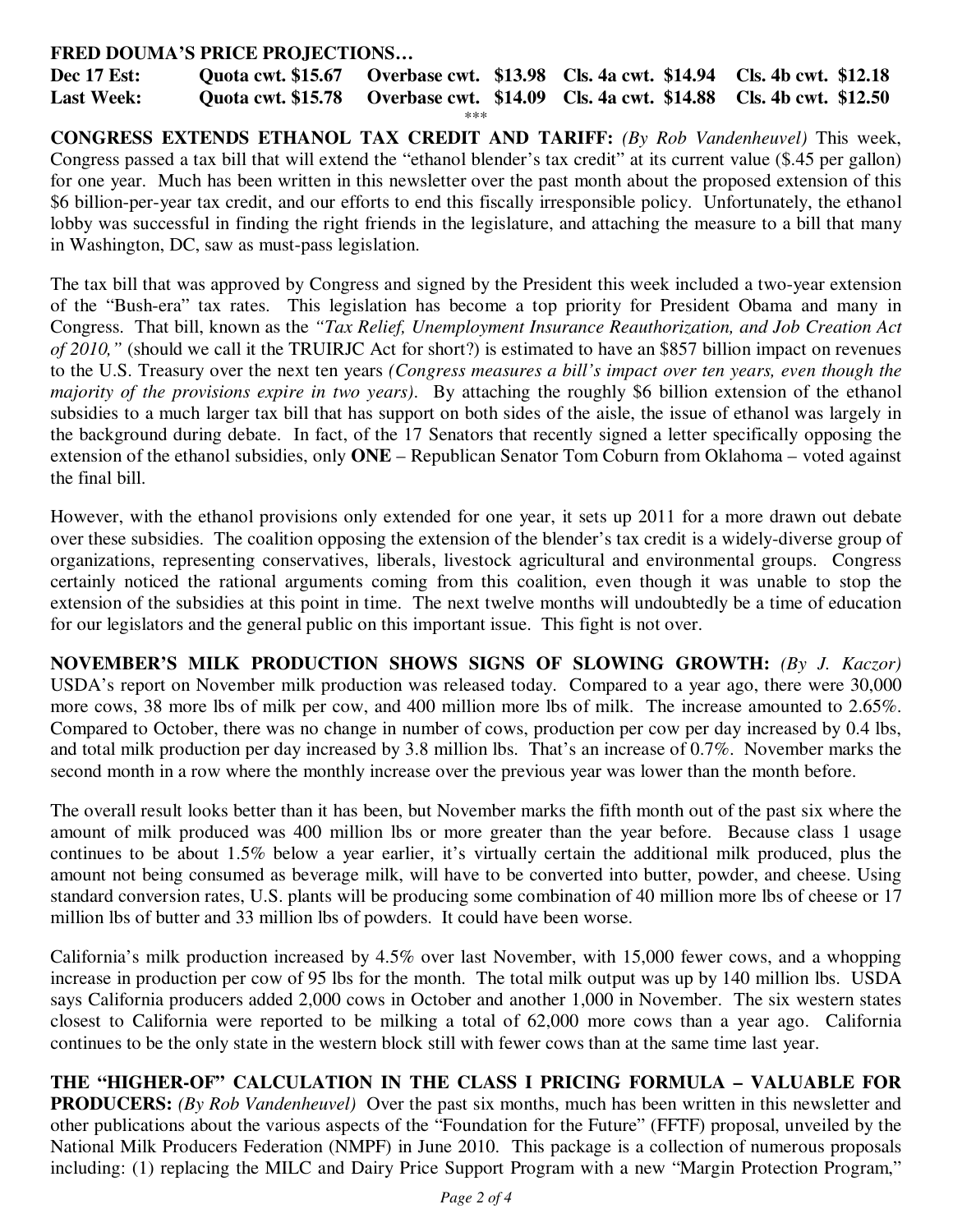and (2) the addition of a Dairy Market Stabilization Program that will help our industry maintain better balance in the supply and demand for our milk. A third piece of FFTF addresses reforms to our nation's Federal Milk Marketing Orders (FMMOs). Today, I will begin delving into one of the details of that proposal that has gotten very little attention thus far by not only media outlets, but also producer groups.

Included in the proposed FMMO reforms is the elimination of the "higher-of" calculation when determining the Class I minimum price. Currently, the FMMOs use the "higher of" the advanced Class III (cheese) or Class IV (butter/powder) prices to determine the minimum price for Class I (fluid milk). California's Class 1 minimum price formula also utilizes a similar mechanism. What that means is that when the cheese/whey values are higher than the butter/powder values, those cheese/whey prices are utilized to determined the Class I price. On the other hand, when the butter/powder values are higher, those prices are used.

Embedded in FFTF is a proposal that would use only the value of milk sold to cheese plants to calculate the Class I price, regardless of whether the Class IV price is higher or not. This proposed change in policy has gotten very little attention, as much of the focus for FFTF has been on the other aspects of the proposal. However, producers around the country are starting to figure out that a tremendous amount of producer money could be at stake if this specific policy were to become the law of the land.

This past week, a Position Paper written by the Dairy Cooperative Marketing Association, Inc. (DCMA) was published regarding this specific issue. The DCMA is a Marketing-Agency-in-Common that represents the major Class I milk marketers in the Southern U.S. A copy of this Position Paper, which was submitted to USDA Secretary Tom Vilsack's Dairy Industry Advisory Committee, has been posted on our website at: http://www.milkproducerscouncil.org/121010DCMA.pdf.

In their report, DCMA took a look at the last 10 year's worth of data to see what the impact on producer prices would have been if we had not utilized the "higher-of" calculation. In short, their data found that in **44 percent of the months over the past 10 years, the advanced Class IV price was higher than the advanced Class III price**, which meant that the butter/powder prices were utilized to calculate the Class I price. The paper goes on to explain that in **24 of those 44 months, the advanced Class IV price was more than \$1.00 per hundredweight higher than the advanced Class III price**.

As for the financial impact on producers, the paper calculated that if the FMMOs did not have the "higher-of" calculation in its formula, the Class I price would have been \$0.48 per hundredweight lower on average. As the paper states, **"With annual Federal Order Class I milk production averaging about 44.5 billion lbs., a decline of \$0.48 per cwt. means over \$213 million less revenue to dairy farmers per year."** Or in other words, elimination of the "higher-of" calculation would have meant more than \$2 Billion less money in **producers' pockets over the last 10 years!**

Clearly, this is a significant change in policy being proposed, and producers need to be aware of the impact this proposal will have on our bottom line. The members of DCMA clearly stated in their Position Paper that, **"we support retaining the current method of calculating the Class I Mover which uses the 'higher of'' the Advanced Class III or IV price calculated by product price formulas."** These members include:

- Arkansas Dairy Cooperative Association, Inc.
- Cobblestone Milk Cooperative, Inc.
- Cooperative Milk Producers Association, Inc.
- Dairy Farmers of America, Inc.
- Dairymen's Marketing Cooperative, Inc.
- LANCO-Pennland Quality Milk Producers Cooperative
- Lone Star Milk Producers, Inc.
- Maryland & Virginia Milk Producers Cooperative Association, Inc.
- Premier Milk, Inc.
- Select Milk Producers, Inc.
- Southeast Milk, Inc.
- Zia Milk Producers, Inc.

At our Milk Producers Council board meeting this week, the Board of Directors unanimously voted to echo the statements of the organizations above and **strongly support the continuation of using the "higher-of" formula in determining our Class 1 minimum price**. While this proposal is specifically aimed at reforming FMMOs, it